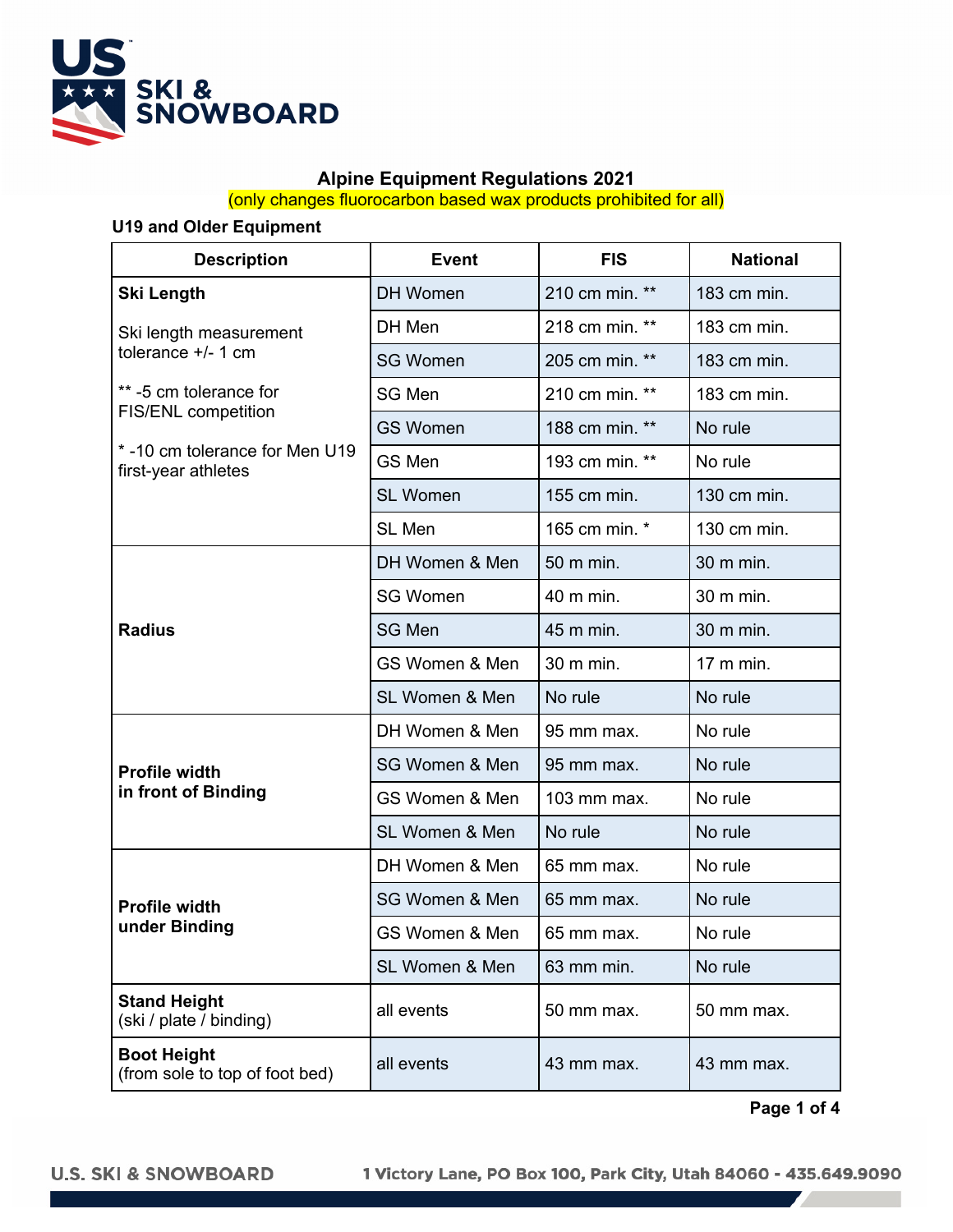

| <b>Description</b>                                                  | <b>Event</b>   | <b>FIS</b>              | <b>National</b> |
|---------------------------------------------------------------------|----------------|-------------------------|-----------------|
| <b>Ski Length</b><br>Ski length measurement<br>tolerance $+/- 1$ cm | DH Women & Men | No rule                 | $183$ cm min.   |
|                                                                     | SG Women & Men | 183 cm min.             | 183 cm min.     |
|                                                                     | GS Women & Men | 188 cm max.             | No rule         |
|                                                                     | SL Women & Men | 130 cm min.             | 130 cm min.     |
| <b>Radius</b>                                                       | DH Women & Men | No rule                 | 30 m min.       |
|                                                                     | SG Women & Men | 30 m min.               | 30 m min.       |
|                                                                     | GS Women & Men | $17 \text{ m}$ min.     | 17 m min.       |
|                                                                     | SL Women & Men | No rule                 | No rule         |
| <b>Profile width</b><br>under binding                               | SG Women & Men | $65 \,\mathrm{mm}$ max. | No rule         |
|                                                                     | GS Women & Men | 65 mm max.              | No rule         |
| <b>Stand Height</b><br>(ski / plate / binding)                      | all events     | 50 mm max.              | 50 mm max.      |
| <b>Boot Height</b><br>(from sole to top of foot bed)                | all events     | 43 mm max.              | 43 mm max.      |

## **U14 Equipment**

| <b>Description</b>                                                  | <b>Event</b>   | <b>FIS</b>          | <b>National</b>     |
|---------------------------------------------------------------------|----------------|---------------------|---------------------|
| <b>Ski Length</b><br>Ski length measurement<br>tolerance $+/- 1$ cm | DH Women & Men | No rule             | No rule             |
|                                                                     | SG Women & Men | No rule             | No rule             |
|                                                                     | GS Women & Men | $188$ cm max.       | No rule             |
|                                                                     | SL Women & Men | 130 cm min.         | $130$ cm min.       |
| <b>Radius</b>                                                       | DH Women & Men | No rule             | $17 \text{ m}$ min. |
|                                                                     | SG Women & Men | No rule             | $17 \text{ m}$ min. |
|                                                                     | GS Women & Men | $17 \text{ m}$ min. | $17 \text{ m}$ min. |
|                                                                     | SL Women & Men | No rule             | No rule             |

# **Page 2 of 4**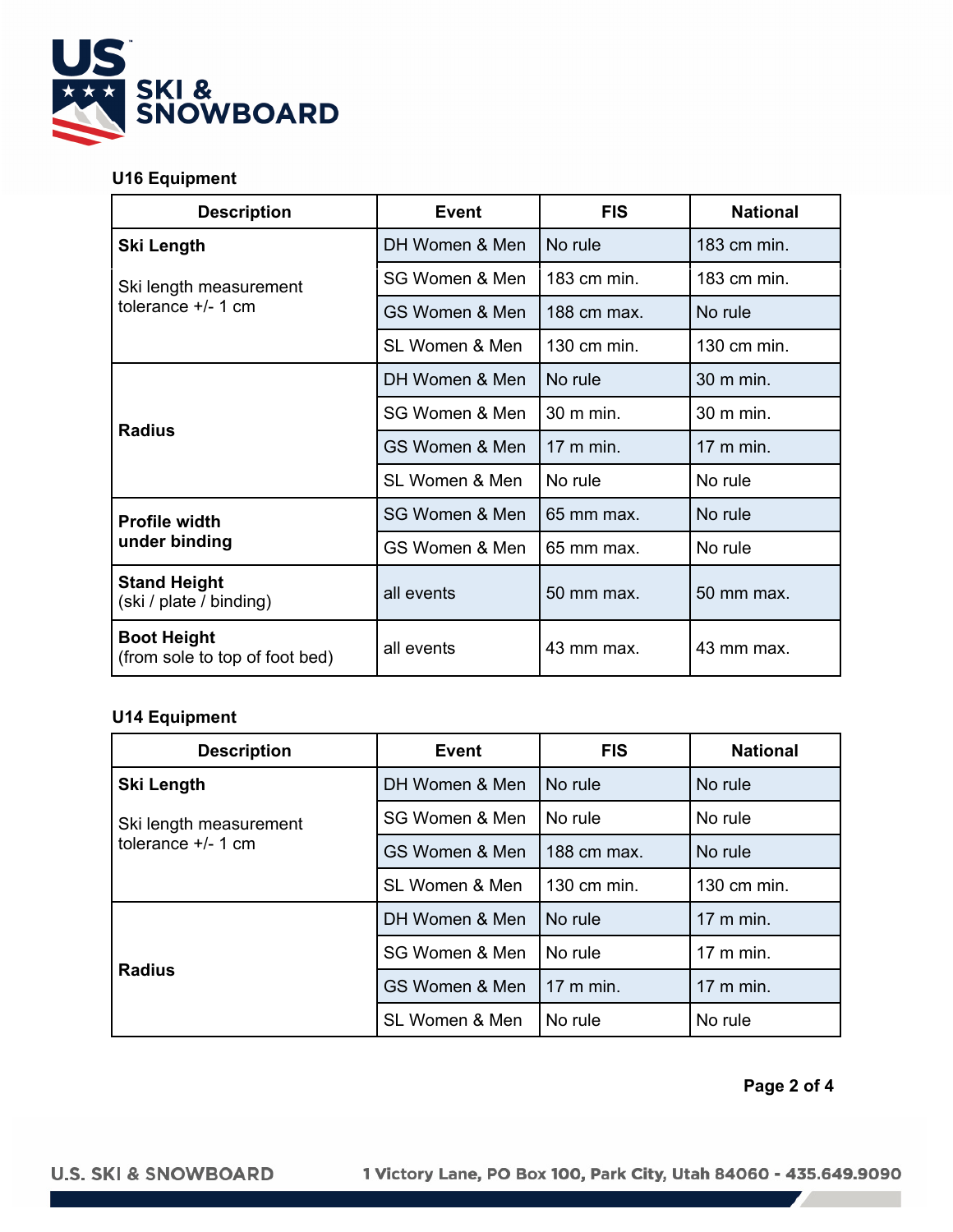

## **U14 Equipment Continued**

| <b>Profile width</b><br>under binding                | SG Women & Men | 65 mm max. | No rule    |
|------------------------------------------------------|----------------|------------|------------|
|                                                      | GS Women & Men | 65 mm max. | No rule    |
| <b>Stand Height</b><br>(ski / plate / binding)       | all events     | 50 mm max. | 50 mm max. |
| <b>Boot Height</b><br>(from sole to top of foot bed) | all events     | 43 mm max. | 43 mm max. |

## **U12 and Younger Equipment**

 U12 and younger athletes should limit skis based upon the recommendations in the Alpine Training System and the Course Setting matrix.

 • U12 - two pairs (SL, GS), length ski/size appropriate. Only one pair of skis is allowed within the race arena for inspection and competition.

• U10 - one pair (multi-event), length ski/size appropriate.

## **Masters Equipment**

 U.S. Ski & Snowboard Masters rules conform to the FIS Masters equipment rules. Competitors in Masters events are recommended to compete on equipment designed for the particular event (DH, SL, GS, SG); there are no recommendations in regards to ski length, radius or profile width. Maximum stand height is 50 mm. Maximum boot height is 45 mm.

 For FIS Masters Competitions, equipment rules in regard to ski length (except SG), radius and profile width are recommendations. The minimum ski length for SG skis is compulsory for MAS races. No length, width or ski radius restriction for women above 55 and men above 65 years of age. The FIS recommendations for ski length, ski radius and profile width can be found in the current FIS Specifications for Competition Equipment.

## **Ski Wax and Ski Preparation**

 U.S. Ski & Snowboard has prohibited wax products containing fluorocarbons from use in all sanctioned competitions.

## **U14 and Younger Competitions**

 • No wax benches are allowed in the race arena, which is defined as the areas between the fences and including the start and finish areas.

 • No waxing application is allowed in the competition venue, which is defined as the ski resort property.

**Page 3 of 4**